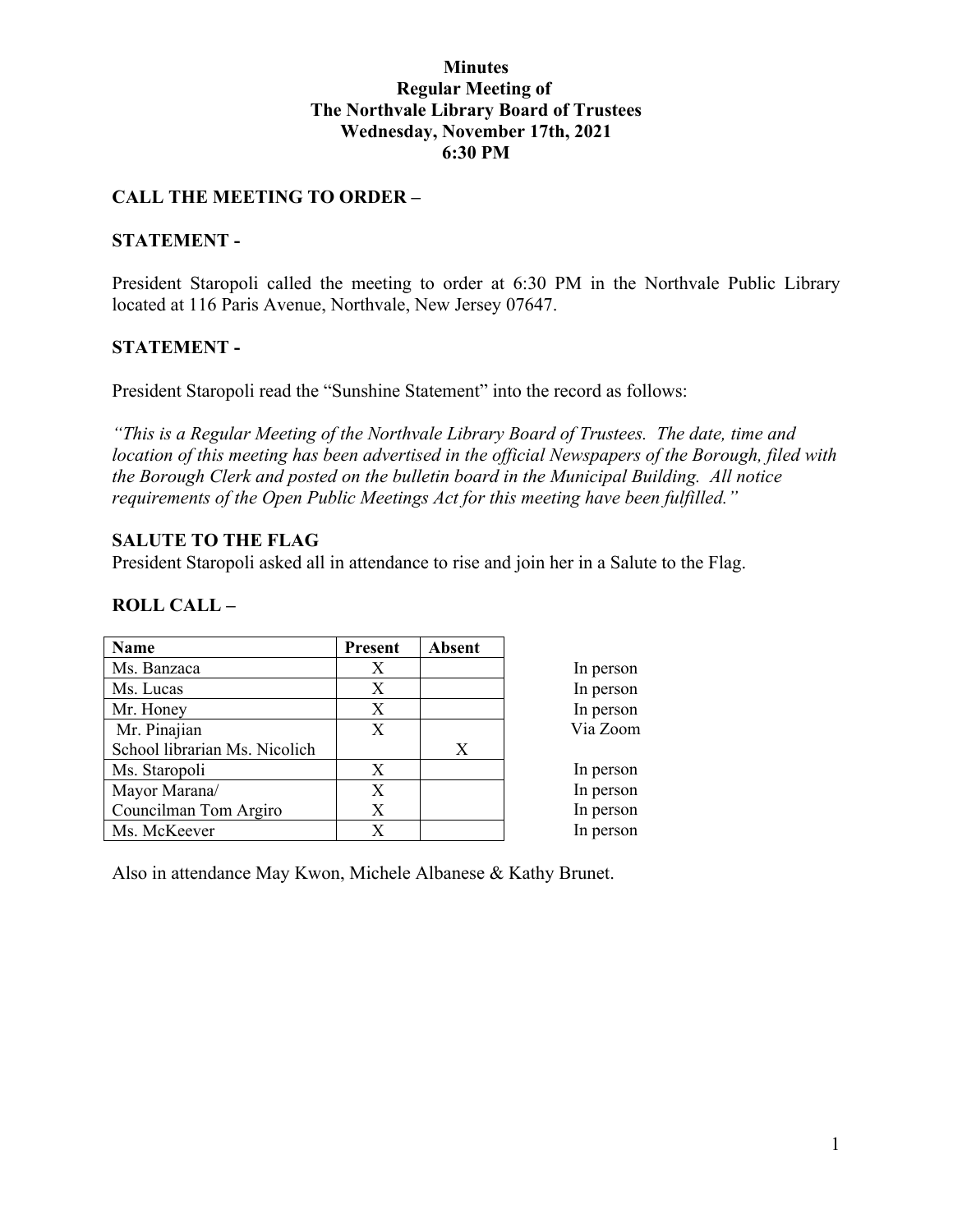# **APPROVAL OF MINUTES**

Resolved to approve the minutes from the October  $27<sup>th</sup>$ , 2021 regular board meeting. The minutes were adopted on a roll call vote as follows:

| Name          | <b>ACTION</b> | <b>YES</b> | NO | <b>ABSENT</b> | <b>ABSTAIN</b> |
|---------------|---------------|------------|----|---------------|----------------|
| Ms. Banzaca   |               | Х          |    |               |                |
| Ms. Lucas     | Second        | X          |    |               |                |
| Mr. Honey     |               | X          |    |               |                |
| Mr. Pinajian  |               | X          |    |               |                |
| Ms. Nicolich  |               |            |    |               |                |
| Ms. Staropoli | Motion        | Χ          |    |               |                |
| Mayor Marana  |               |            |    |               | X              |
| Mr. Argiro    |               |            |    |               |                |
| Ms. McKeever  |               | X          |    |               |                |

# **GENERAL DISCUSSION –**

## **DIRECTORS REPORT-**

### **Administrative**

- Library Cards: 1,913 patrons registered as of November  $11<sup>th</sup>$ . 10 new library cards since October's report.
- NJ State 1/3 mill library funding for 2022 for Northvale: \$344,195.02
- Attended Director's luncheon at the Old Tappan Library.

### **Building**

- DPW came in to fix the non-fiction section shelves.
- Need to buy a replacement A/C for the Children's room.

### **Strategic Plan**

- The community survey has been posted and released; responses are being received via online form and paper. To date there are 62 responses.
- ADA project- Kent Lieu picked out 4 different floor tiles and sent them for approval to get samples. Awaiting samples.

### **Personnel**

- New Youth Services Librarian hired. Her first day was November  $8<sup>th</sup>$ . .
- Proposed to close the library on  $12/10/21$  for a staff developmental meeting.
- Proposed to close the Library at 6 pm on Dec 28  $&$  Jan 4.

### **BCCLS**

- $\bullet$  BCCLS system council meeting was on October  $28<sup>th</sup> BCCLS$  2022 budget was approved. There is no meeting for November. Next meeting is scheduled for December 16, 2021.
- BCCLS is planning on the implementation of Vega. This is a new, easier tool to help patrons find items, make requests and renew materials. This tool also will redesign the BCCLS catalog.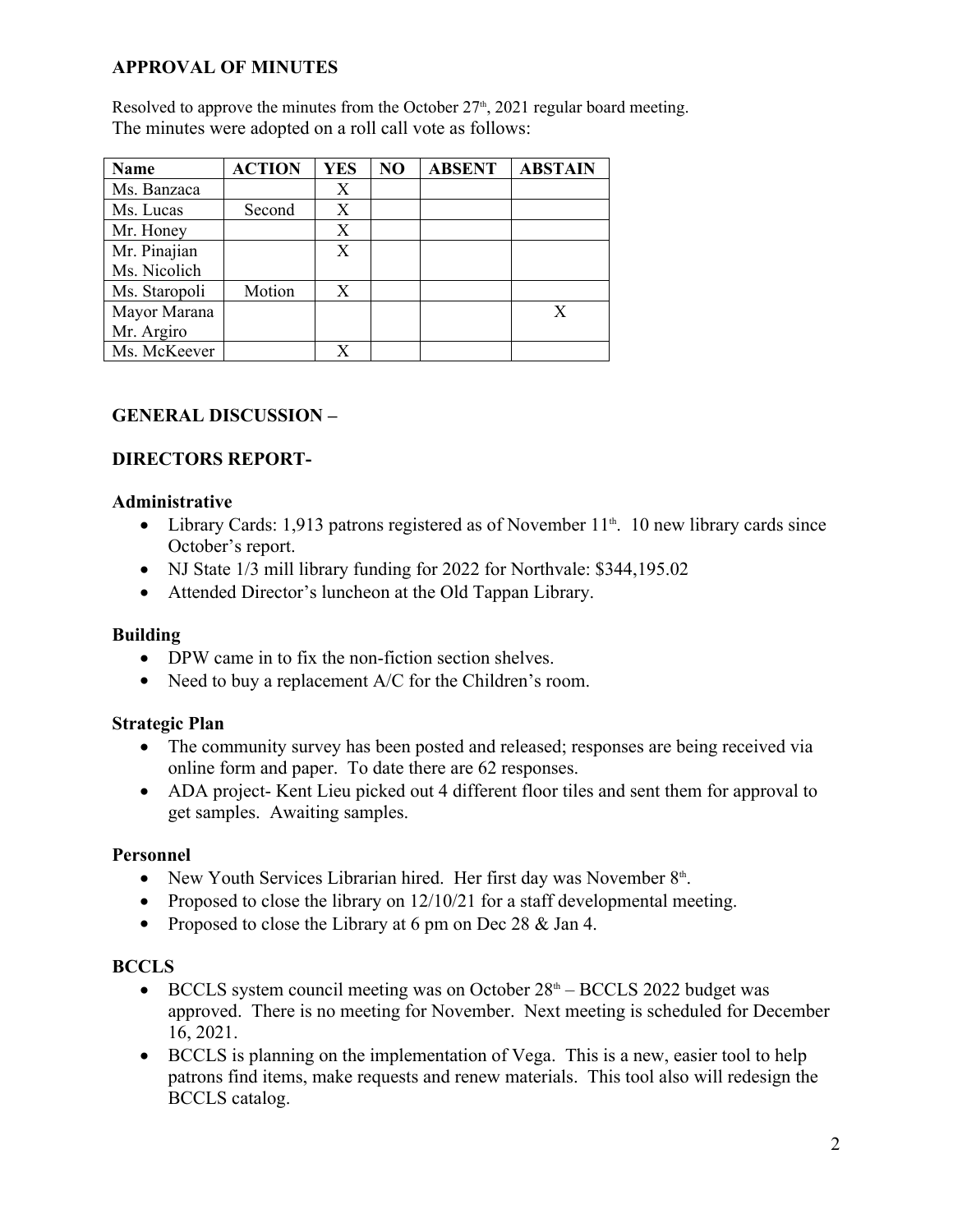## **October Program Highlights**

- Crafts: 118 kits (JV crafts 94, Adult crafts 24)
- Story Time: Not in person, 228 total vies on Facebook and Instagram
- Music with Miss Nita: 31 in-person
- Korean Book Club: 3 in-person
- Adult Birdhouse craft: 8 in-person
- Canvas Painting for Adults in-person with Kari: 8 adults in-person
- Family Halloween Party: About 90 in-person & outdoor (60 children, 30 adults). Shoprite donated food and water.

# **Upcoming Programs/ Ideas**

- Resume indoor  $-$  in person story time
- Tree lighting scheduled on 12/3/21. Marianne will prepare 50 goody bags for the children.
- In December we will have our first adult board game event. This will be hosted by a volunteer.
- December  $16<sup>th</sup>$  Snowman craft class.

 $\bullet$  and  $\bullet$  and  $\bullet$  and  $\bullet$  and  $\bullet$ 

# **Friends of the Library Report-**

The Friends needed to cancel their vendor day since Closter was holding the same event on that day. They will find a new date to hold this event.

Appeals letters have gone out for 2022 Friends of the Library memberships. The Friends have offered to pay for the staff lunch to celebrate the Holidays.

### **Treasurer's Report-**

In summary: the Library is running approx 20% under budget through November -- wages and salaries contribute the most significant variance due to short staffing

The Library Bank balances are as follows:

Northvale Municipal Library General expense account: \$71,568.44 Northvale Municipal Library Capital expense account: \$149,478.52

Note: The Library received the 3rd and 4th quarter contribution (totaling \$50K) from the Borough on November 16th –the check was deposited in the General expense account.

### **ROLL CALL VOTES-**

Resolved to approve the regular account claims list for October in the amount of \$4,489.65: The resolution was adopted on a roll call vote as follows:

| Name          | <b>ACTION</b> | <b>YES</b> | NO | <b>ABSENT</b> | <b>ABSTAIN</b> |
|---------------|---------------|------------|----|---------------|----------------|
| Ms. Banzaca   | Motion        | Х          |    |               |                |
| Ms. Lucas     |               | X          |    |               |                |
| Mr. Honey     |               | X          |    |               |                |
| Mr. Pinajian  |               | X          |    |               |                |
| Ms. Nicolich  |               |            |    |               |                |
| Ms. Staropoli |               | X          |    |               |                |
| Mayor Marana  | Second        | X          |    |               |                |
| Mr. Argiro    |               |            |    |               |                |
| Ms. McKeever  |               | X          |    |               |                |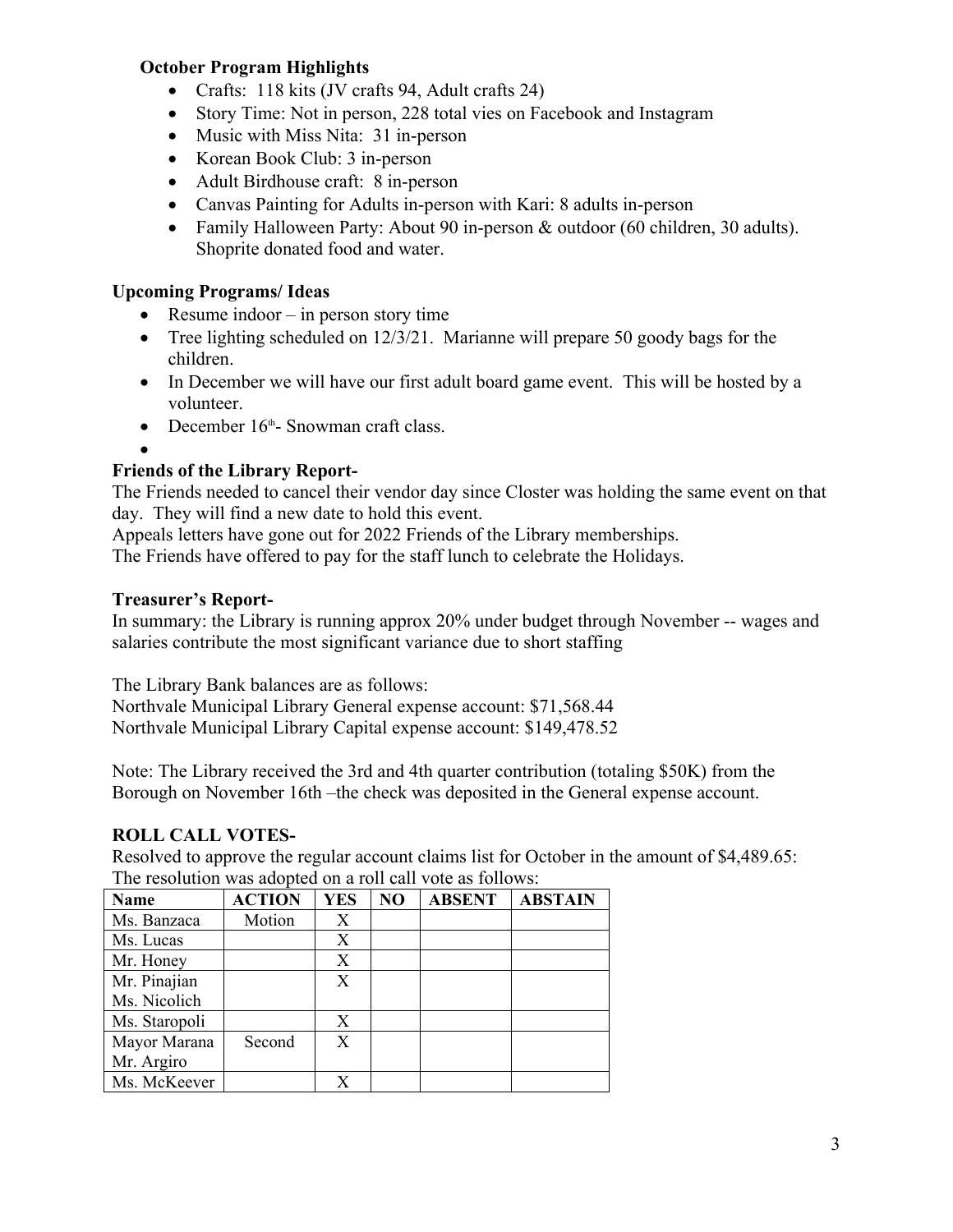| <b>Name</b>   | <b>ACTION</b> | <b>YES</b> | NO | <b>ABSENT</b> | <b>ABSTAIN</b> |
|---------------|---------------|------------|----|---------------|----------------|
| Ms. Banzaca   |               | Х          |    |               |                |
| Ms. Lucas     | Second        | Х          |    |               |                |
| Mr. Honey     |               | X          |    |               |                |
| Mr. Pinajian  |               | Χ          |    |               |                |
| Ms. Nicolich  |               |            |    |               |                |
| Ms. Staropoli |               | Х          |    |               |                |
| Mayor Marana  |               | Χ          |    |               |                |
| Mr. Argiro    |               |            |    |               |                |
| Ms. McKeever  | Motion        | X          |    |               |                |

Resolved to the replenishment of petty cash for \$75: The resolution was adopted on a roll call vote as follows:

Resolved to approve closing the Library for a staff development meeting on Friday 12/10/21 from  $12:30 - 2$  pm:

The resolution was adopted on a roll call vote as follows:

| Name          | <b>ACTION</b> | <b>YES</b> | NO | <b>ABSENT</b> | <b>ABSTAIN</b> |
|---------------|---------------|------------|----|---------------|----------------|
| Ms. Banzaca   |               | Х          |    |               |                |
| Ms. Lucas     |               | Х          |    |               |                |
| Mr. Honey     |               | X          |    |               |                |
| Mr. Pinajian  |               | X          |    |               |                |
| Ms. Nicolich  |               |            |    |               |                |
| Ms. Staropoli | Motion        | X          |    |               |                |
| Mayor Marana  | Second        | Χ          |    |               |                |
| Mr. Argiro    |               |            |    |               |                |
| Ms. McKeever  |               | X          |    |               |                |

Resolved approve the closing of the library on Tuesday December 28<sup>th</sup> and January 4<sup>th</sup> at 6pm due to short staff on those days.

| The resolution was adopted on a foll early follows. |               |            |    |               |                |
|-----------------------------------------------------|---------------|------------|----|---------------|----------------|
| Name                                                | <b>ACTION</b> | <b>YES</b> | NO | <b>ABSENT</b> | <b>ABSTAIN</b> |
| Ms. Banzaca                                         | Second        | Х          |    |               |                |
| Ms. Lucas                                           |               | Х          |    |               |                |
| Mr. Honey                                           |               | Х          |    |               |                |
| Mr. Pinajian                                        |               | Χ          |    |               |                |
| Ms. Nicolich                                        |               |            |    |               |                |
| Ms. Staropoli                                       | Motion        | Χ          |    |               |                |
| Mayor Marana                                        |               | Χ          |    |               |                |
| Mr. Argiro                                          |               |            |    |               |                |
| Ms. McKeever                                        |               | X          |    |               |                |

The resolution was adopted on a roll call vote as follows: